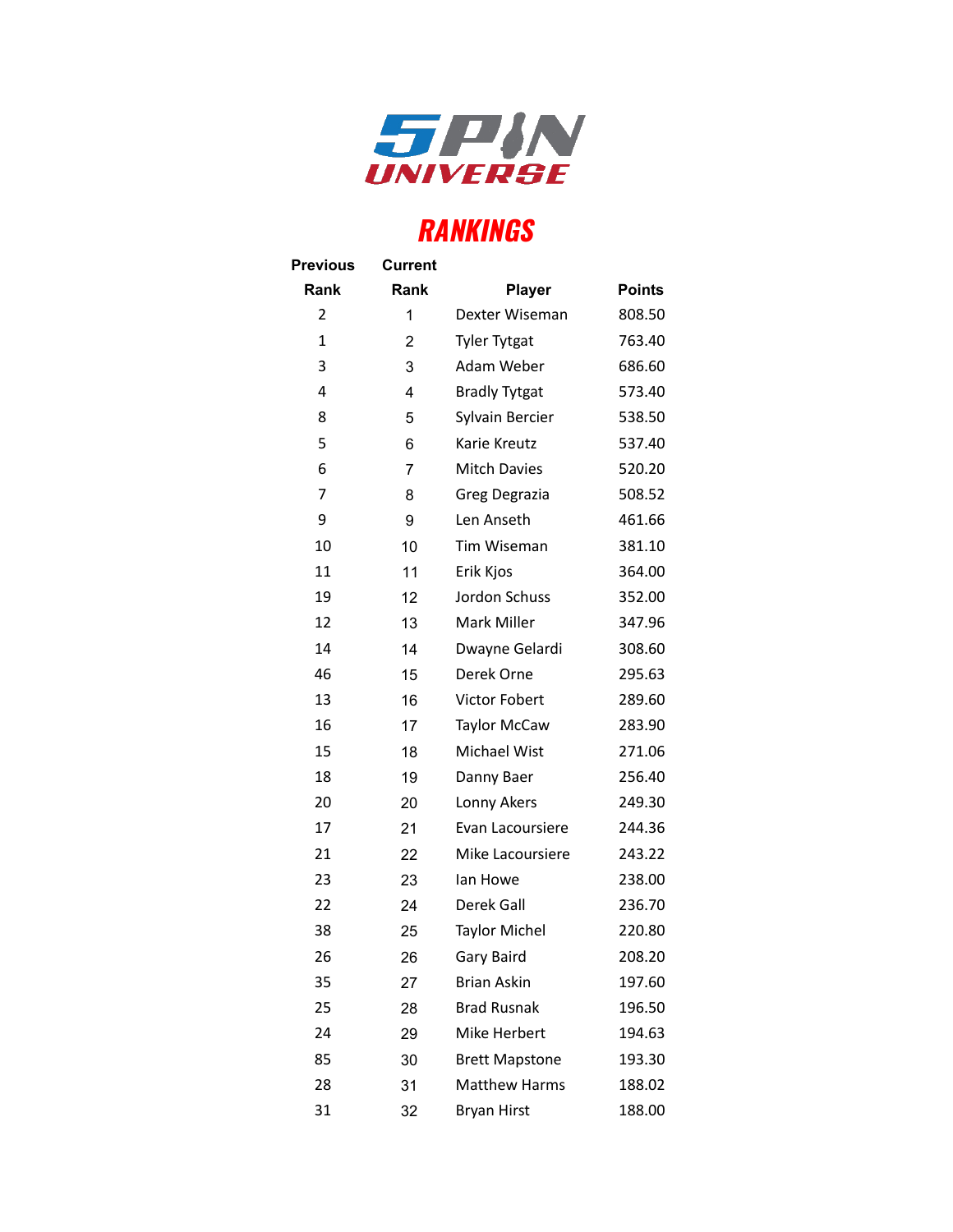| 29 | 33 | Justin Langrock          | 184.30 |
|----|----|--------------------------|--------|
| 32 | 34 | Stu Ryan                 | 182.32 |
| 90 | 35 | Ryan O'Callaghan         | 177.70 |
| 33 | 36 | Mark Johnstone           | 177.03 |
| 34 | 37 | Cary Snyder              | 176.00 |
| 30 | 38 | Matt Schultz             | 175.60 |
| 27 | 39 | Kevin Holdsworth         | 173.00 |
| 36 | 40 | <b>Brad Moens</b>        | 161.80 |
| 39 | 41 | Rob Wolfson              | 156.90 |
| 40 | 42 | Sam Gelardi              | 156.30 |
| 42 | 43 | Jon Moens                | 154.00 |
| 41 | 44 | Aaron Arndt              | 153.90 |
| 49 | 45 | Colton Youzwa            | 146.50 |
| 45 | 46 | Derek Home               | 146.40 |
| 37 | 47 | Rylan Willier            | 145.50 |
| 43 | 48 | Jenn Baker               | 141.16 |
| 48 | 49 | Regan Sproule            | 126.90 |
| 44 | 50 | Shelby Chrest            | 125.20 |
| 50 | 51 | Jesse Chrusch            | 119.00 |
|    | 52 | Connor Leavitt           | 115.00 |
| 51 | 53 | Ryan Cowen               | 115.00 |
| 52 | 54 | <b>Brett Hendrickson</b> | 114.60 |
| 47 | 55 | Matt Houston             | 114.10 |
| 53 | 56 | <b>Brad Wilton</b>       | 111.40 |
| 62 | 57 | Anthony Streit           | 107.93 |
| 54 | 58 | Sean Heller              | 103.10 |
| 57 | 59 | Rich Weber               | 101.00 |
| 59 | 60 | Johnny McDonald          | 99.28  |
| 58 | 61 | <b>Bob Beaucage</b>      | 98.20  |
| 55 | 62 | Doug Brock               | 95.00  |
| 61 | 63 | Gene Ziebarth            | 90.60  |
| 56 | 64 | Cordell Galbecka         | 88.60  |
| 63 | 65 | <b>Steve Cummings</b>    | 86.40  |
| 60 | 66 | Scott Klassen            | 84.02  |
| 64 | 67 | Stevan Loertscher        | 83.70  |
| 65 | 68 | Randy Morrissette        | 83.50  |
| 67 | 69 | <b>Curtis Dunis</b>      | 81.20  |
| 68 | 70 | Ron Perry                | 75.36  |
| 69 | 71 | Matt Eisenhauer          | 75.30  |
| 71 | 72 | Bobby Kyte               | 74.00  |
| 70 | 73 | Adam Kemp                | 72.60  |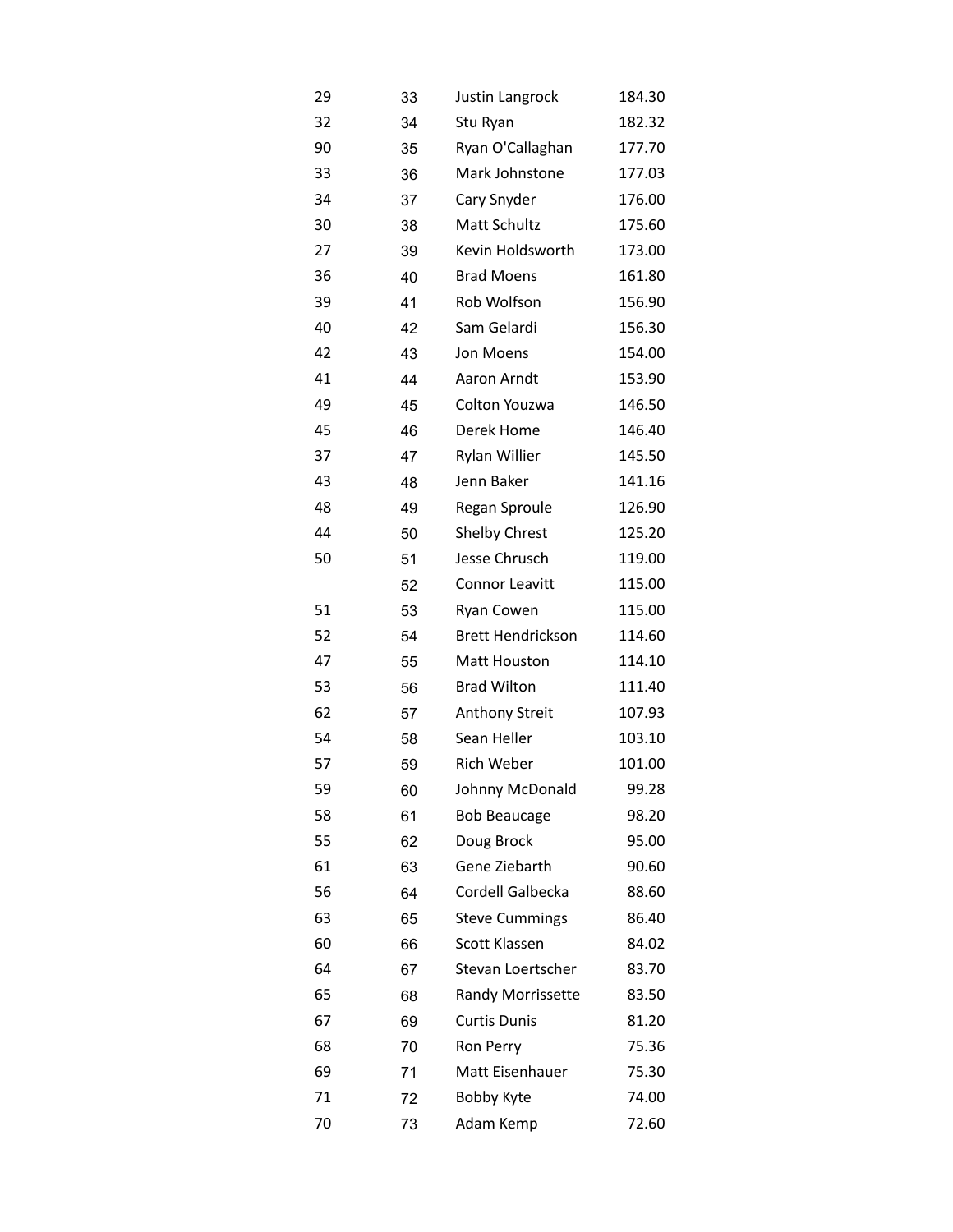| 66  | 74  | Dennis Zacher           | 72.20 |
|-----|-----|-------------------------|-------|
|     | 75  | Matt Rodych             | 70.00 |
| 72  | 76  | Jennifer Smith          | 68.80 |
| 75  | 77  | Maxime Lafreniere       | 67.10 |
| 74  | 78  | Shawn Langlois          | 64.40 |
| 76  | 79  | <b>Brandon Cockburn</b> | 60.90 |
| 77  | 80  | <b>Trevor Cook</b>      | 60.36 |
| 79  | 81  | <b>Jim Norkus</b>       | 58.42 |
| 80  | 82  | Alexander Young         | 58.10 |
| 73  | 83  | Dakota Heth             | 58.00 |
| 81  | 84  | <b>Bailey Lawson</b>    | 56.62 |
| 78  | 85  | Allan Hurst             | 56.20 |
| 94  | 86  | Marcus Borkowsky        | 55.00 |
| 82  | 87  | Doug Clark              | 54.50 |
| 231 | 88  | Kyle Costello           | 53.30 |
| 103 | 89  | Parker Anderson         | 53.00 |
|     | 90  | Shawn Barrow            | 52.50 |
| 86  | 91  | Pat Ryan                | 52.20 |
| 87  | 92  | Shane Barry             | 52.00 |
| 88  | 93  | Cody Laycox             | 51.96 |
| 83  | 94  | <b>Steven Medhurst</b>  | 51.80 |
| 89  | 95  | <b>Tracy Smith</b>      | 49.80 |
| 91  | 96  | <b>Walt Brooks</b>      | 47.70 |
| 92  | 97  | <b>Nelson Frank</b>     | 47.60 |
| 93  | 98  | Alyssa Campbell         | 47.50 |
| 95  | 99  | Joel Mamchur            | 46.60 |
| 84  | 100 | <b>Adam Richert</b>     | 46.60 |
|     | 101 | Jenna Lamoureux         | 42.50 |
| 97  | 102 | <b>Austin Blais</b>     | 38.80 |
| 101 | 103 | Jonathon Cowen          | 38.50 |
| 96  | 104 | Dave Wendell            | 38.00 |
| 98  | 105 | Darren Rich             | 37.00 |
| 99  | 106 | <b>Brett Wren</b>       | 35.00 |
| 100 | 107 | Shawn Mackinnon         | 33.60 |
|     | 108 | Scott Starkoski         | 32.50 |
| 104 | 109 | Dan Taylor              | 31.60 |
| 105 | 110 | Kelsy Wilton            | 30.40 |
| 108 | 111 | Kevin Clark             | 29.20 |
| 107 | 112 | <b>Brad Glynn</b>       | 27.80 |
| 102 | 113 | Heidi Mapstone          | 27.70 |
| 172 | 114 | Darrell Bradley         | 27.00 |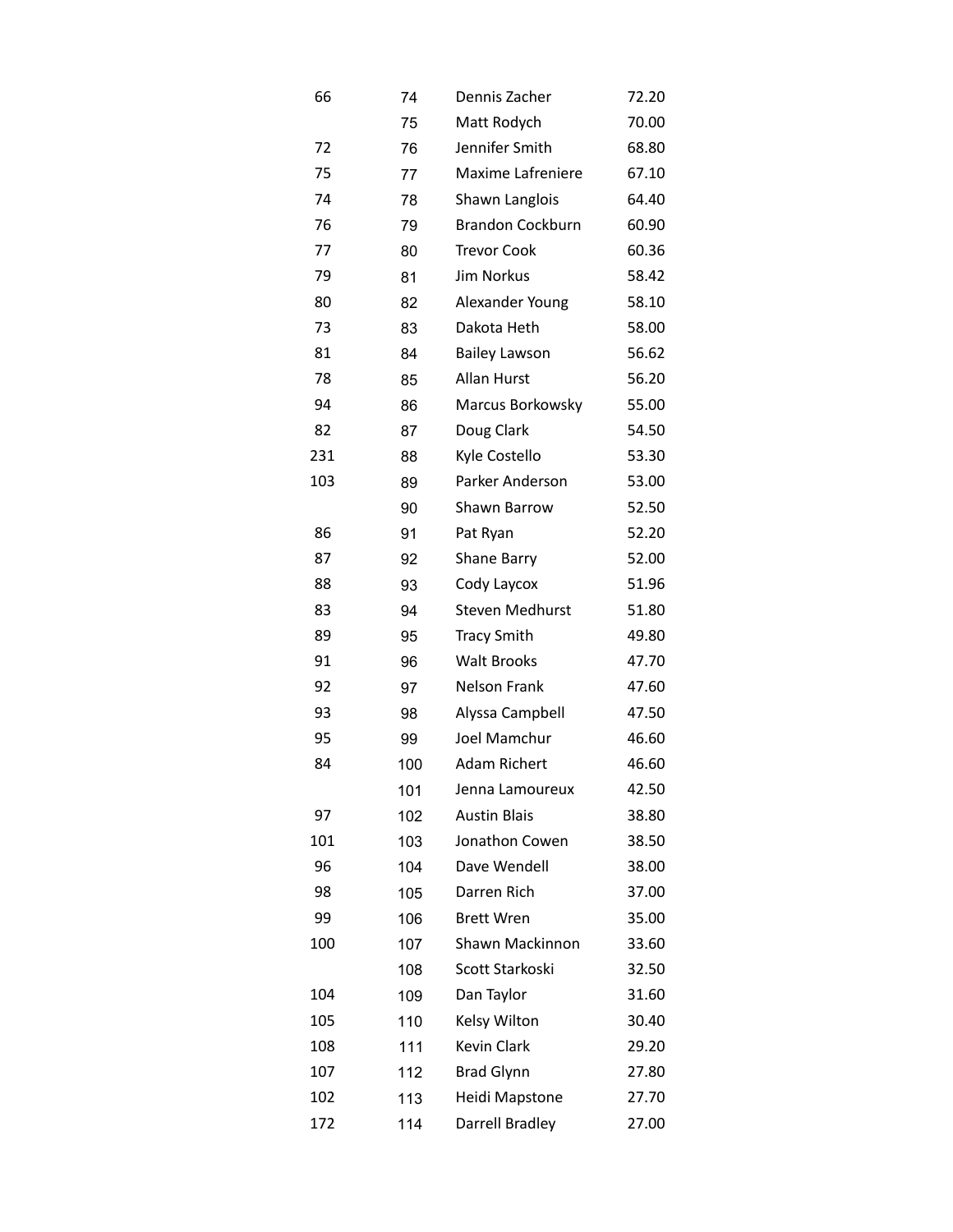| 110 | 115 | Harvey Von Hollen   | 26.50 |
|-----|-----|---------------------|-------|
| 114 | 116 | Ken Blacke          | 26.40 |
| 113 | 117 | Casey Robitaille    | 26.30 |
| 115 | 118 | Sean Dieno          | 26.20 |
| 116 | 119 | Randy Main          | 26.00 |
| 106 | 120 | Dean Bartel         | 25.90 |
| 111 | 121 | Jarrett Coachman    | 25.80 |
| 118 | 122 | Debbie Ealey        | 25.50 |
| 117 | 123 | Annette Campbell    | 25.20 |
| 119 | 124 | Jeff Watts          | 25.20 |
| 120 | 125 | <b>Troy Seitz</b>   | 24.26 |
| 109 | 126 | Cam Boon            | 22.80 |
| 146 | 127 | Alexandre Saumure   | 22.30 |
| 112 | 128 | Jennifer Devenney   | 22.00 |
| 123 | 129 | Stephane Lapensee   | 21.00 |
| 124 | 130 | Geoff Born          | 20.83 |
| 122 | 131 | <b>Mike Bursic</b>  | 20.12 |
| 126 | 132 | Ryan Reichert       | 19.46 |
| 127 | 133 | Shane Chafe         | 19.30 |
| 128 | 134 | Marcello Juricic    | 19.00 |
| 130 | 135 | Jeff Hiibner        | 18.60 |
| 133 | 136 | Varian Layne        | 18.00 |
| 132 | 137 | Darryl Wood         | 17.80 |
| 134 | 138 | Eric Christensen    | 17.60 |
| 135 | 139 | Chris Hyslop        | 17.50 |
| 121 | 140 | Derek Williams      | 17.00 |
| 136 | 141 | Kevin Rak           | 17.00 |
| 129 | 142 | Karen Armstrong     | 16.10 |
| 131 | 143 | Greg Olson          | 16.10 |
| 125 | 144 | Tracey Holdsworth   | 16.00 |
|     | 145 | Scott Ollenberger   | 15.50 |
| 139 | 146 | Daniel Dooley       | 15.20 |
| 140 | 147 | James Boxshall      | 15.20 |
| 141 | 148 | Matt Turanski       | 15.20 |
| 137 | 149 | Wayne Campbell      | 15.10 |
| 156 | 150 | <b>Tyson Nelson</b> | 15.00 |
| 142 | 151 | Don Salmond         | 14.46 |
| 144 | 152 | <b>Blair Pizzey</b> | 13.50 |
| 145 | 153 | Mikayla Juricic     | 13.50 |
| 147 | 154 | Jeremy Nichols      | 12.90 |
| 138 | 155 | Freddie Tofflemire  | 12.50 |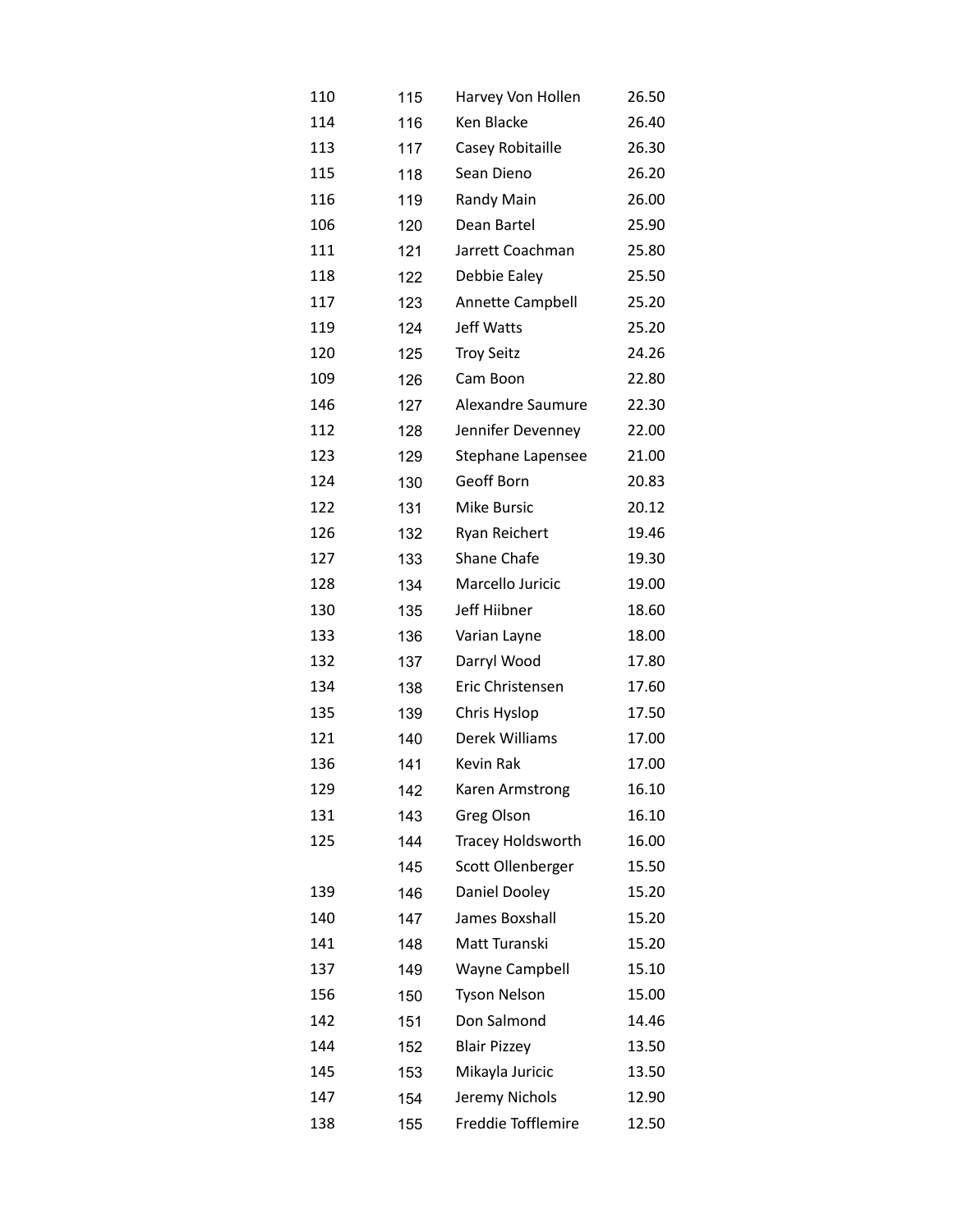| 143 | 156 | Katie Rayner            | 12.10 |
|-----|-----|-------------------------|-------|
| 148 | 157 | Mike Hall               | 12.00 |
|     | 158 | <b>Bobby Torraville</b> | 11.50 |
| 151 | 159 | Taylor Trach            | 10.80 |
| 152 | 160 | <b>Tyler McLean</b>     | 10.80 |
| 153 | 161 | Cody Steere             | 10.20 |
| 154 | 162 | Dylan Stevenson         | 10.20 |
| 149 | 163 | Shauna Pirie-Laisnez    | 9.80  |
| 157 | 164 | Aaron Alblas            | 9.60  |
| 158 | 165 | Crystal Hiibner         | 9.60  |
| 159 | 166 | Iain MacRitchie         | 9.30  |
| 150 | 167 | Don Campbell            | 9.20  |
| 162 | 168 | Dawson Hillborn         | 9.00  |
| 155 | 169 | Garth Bauer             | 9.00  |
| 161 | 170 | Andrew LaMonica         | 9.00  |
| 164 | 171 | Cassey Campbell         | 8.80  |
| 165 | 172 | Alyssa Bonnie           | 8.80  |
| 166 | 173 | James Ogilvie           | 8.80  |
| 160 | 174 | Jeremy Harasymchuk      | 8.70  |
| 167 | 175 | Jayden Allgaier         | 8.40  |
| 168 | 176 | <b>Corey Downing</b>    | 8.10  |
| 169 | 177 | <b>Nicholas Lessing</b> | 8.10  |
| 171 | 178 | Mike Day                | 8.00  |
| 170 | 179 | <b>Adam Martin</b>      | 8.00  |
| 163 | 180 | <b>Kyle Cummings</b>    | 7.20  |
| 173 | 181 | <b>Trevor Tomm</b>      | 7.20  |
| 175 | 182 | Chris Bradford          | 7.00  |
| 176 | 183 | Sean James              | 7.00  |
| 174 | 184 | <b>Greg Gigliuk</b>     | 6.80  |
| 178 | 185 | Jenn Clark              | 6.80  |
| 177 | 186 | <b>Brad Holfeld</b>     | 6.60  |
| 179 | 187 | Sheldon Weisgerber      | 6.40  |
| 183 | 188 | Sam Sitar               | 6.00  |
|     | 189 | <b>Timmy Sharp</b>      | 6.00  |
| 181 | 190 | Carter Stretch          | 6.00  |
| 182 | 191 | Ray Bartel              | 6.00  |
| 184 | 192 | <b>Todd Vogan</b>       | 6.00  |
| 186 | 193 | Allen Burn              | 5.60  |
| 187 | 194 | John Hawman             | 5.60  |
| 189 | 195 | Kyle Greggain           | 5.40  |
| 190 | 196 | Devon Olsen             | 5.20  |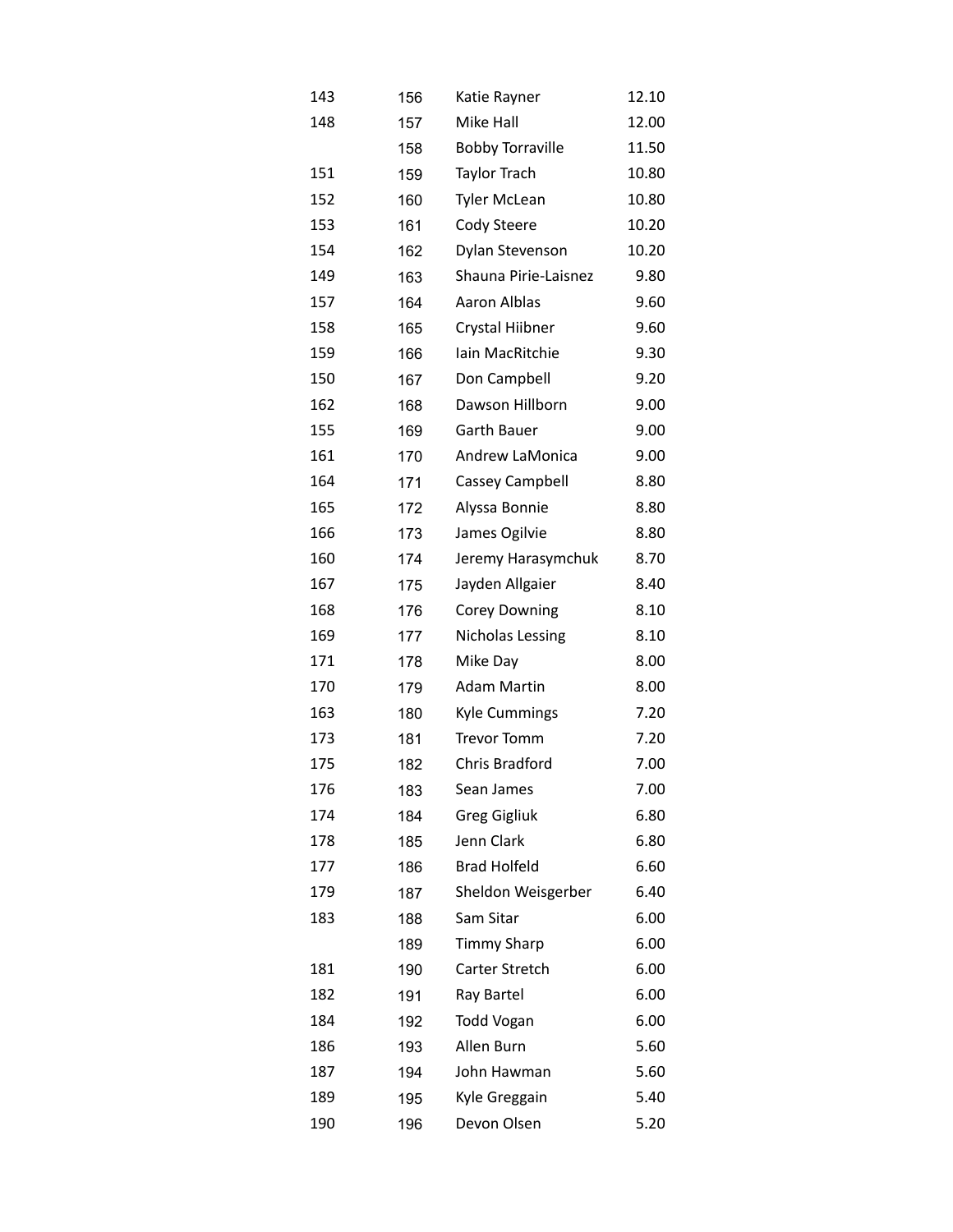|     | 197 | Zach Nilson           | 5.00 |
|-----|-----|-----------------------|------|
| 180 | 198 | John Degrazia         | 5.00 |
| 185 | 199 | Jason Smith           | 4.60 |
| 193 | 200 | <b>Vince Chartier</b> | 4.60 |
| 188 | 201 | Scott Hauca           | 4.40 |
| 192 | 202 | Dannyll Challis       | 4.30 |
| 195 | 203 | <b>Stacey Miller</b>  | 4.30 |
| 197 | 204 | Joe Fleming           | 4.00 |
| 191 | 205 | Alen Bum              | 4.00 |
| 198 | 206 | Matt Leonard          | 4.00 |
| 194 | 207 | Jayden Lawson         | 3.60 |
| 199 | 208 | Steven Jones          | 3.60 |
| 200 | 209 | lain Maclean          | 3.60 |
| 201 | 210 | <b>Troy Reynolds</b>  | 3.60 |
| 196 | 211 | Aaron Pennington      | 3.20 |
| 202 | 212 | Allan Reinhardt       | 3.00 |
| 204 | 213 | <b>Charles Haun</b>   | 2.70 |
| 205 | 214 | Marc Meilleur         | 2.60 |
| 203 | 215 | Dave Secord           | 2.40 |
| 206 | 216 | <b>Blake Ramsay</b>   | 2.40 |
| 207 | 217 | Josh Fillion          | 2.40 |
| 208 | 218 | Matt Dekker           | 2.40 |
| 209 | 219 | Palmer Hagen          | 2.40 |
|     | 220 | Maude Rondeau         | 2.00 |
| 211 | 221 | <b>Bev Magnus</b>     | 2.00 |
| 212 | 222 | Jake Anderson         | 2.00 |
| 213 | 223 | Jessica Baer          | 2.00 |
| 210 | 224 | Nicholas Thomson      | 1.80 |
| 214 | 225 | lan Sylvester         | 1.60 |
| 215 | 226 | Jenna Gillrie         | 1.60 |
| 217 | 227 | Dave Philpot          | 1.40 |
| 218 | 228 | <b>Wally Bridget</b>  | 1.40 |
| 216 | 229 | Halea Kohel           | 1.20 |
| 219 | 230 | Marco Tsang           | 1.20 |
| 220 | 231 | Danny Gombac          | 1.20 |
| 221 | 232 | Jeff Young            | 1.20 |
|     | 233 | Jordan Schuetz        | 1.00 |
|     | 234 | Matt Philip           | 1.00 |
| 222 | 235 | <b>Brad Anderson</b>  | 1.00 |
| 223 | 236 | Dave Duncan           | 1.00 |
| 224 | 237 | Dave Hann Jr.         | 1.00 |